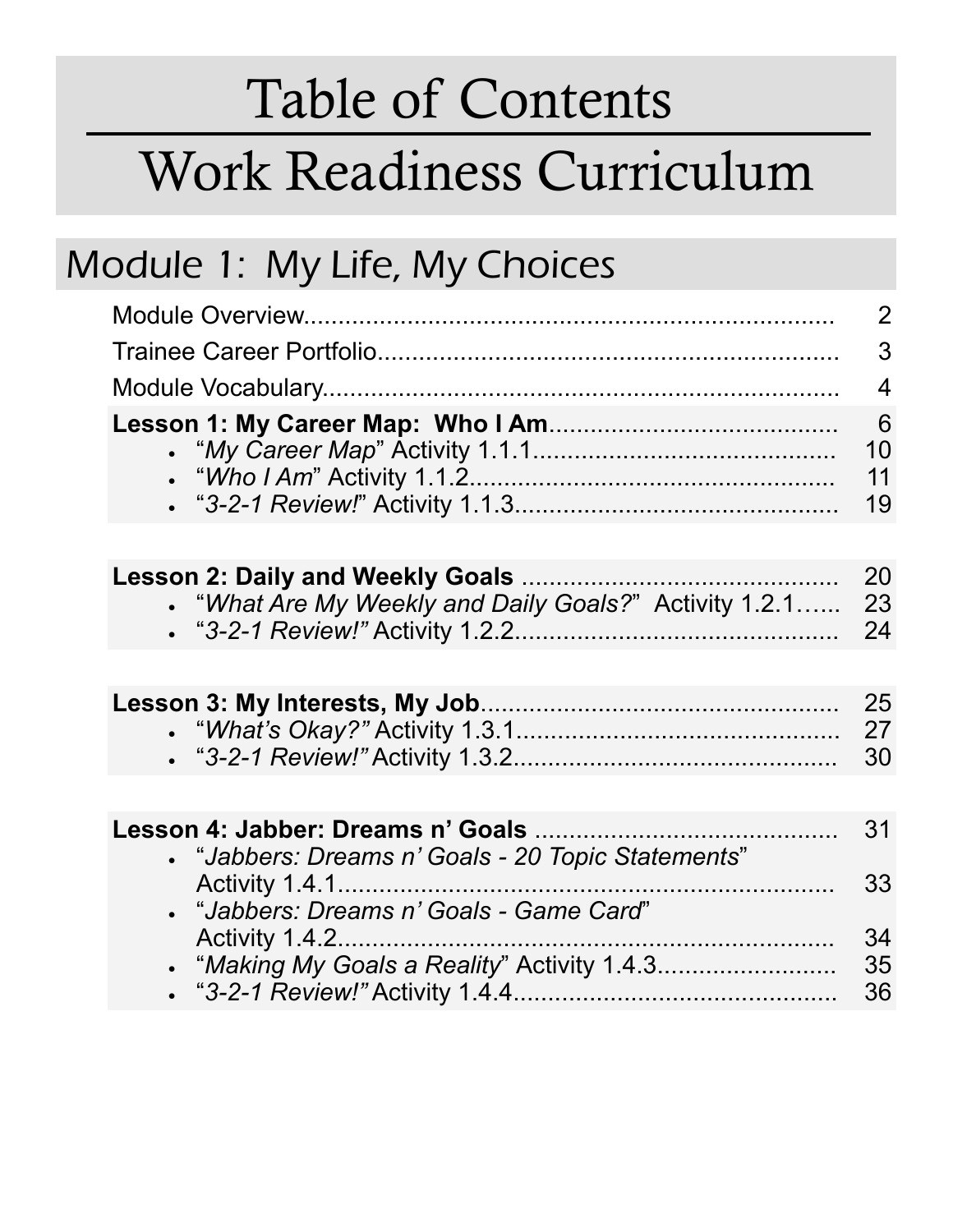#### Module 2: Fostering Community Involvement

|                                                                                           | 40<br>41             |
|-------------------------------------------------------------------------------------------|----------------------|
|                                                                                           | 42                   |
| <b>.</b> "Strategies to Build Stronger Community Relationships"<br>Activity 2.1.2.        | 44<br>47<br>48       |
|                                                                                           | 51                   |
|                                                                                           |                      |
|                                                                                           | 52<br>55<br>57<br>58 |
|                                                                                           |                      |
| • "Choosing My Ideal Job {Workbook}" Activity 2.3.1                                       | 59<br>60<br>73       |
|                                                                                           |                      |
| <b>Lesson 4: Picture Perfect</b>                                                          | 74<br>76<br>80       |
|                                                                                           |                      |
| <b>Lesson 5: My Employment Ideals.</b><br>• "My Picture Perfect Workplace" Activity 2.5.1 | 81<br>83<br>85       |
|                                                                                           |                      |
|                                                                                           | 86<br>88<br>90       |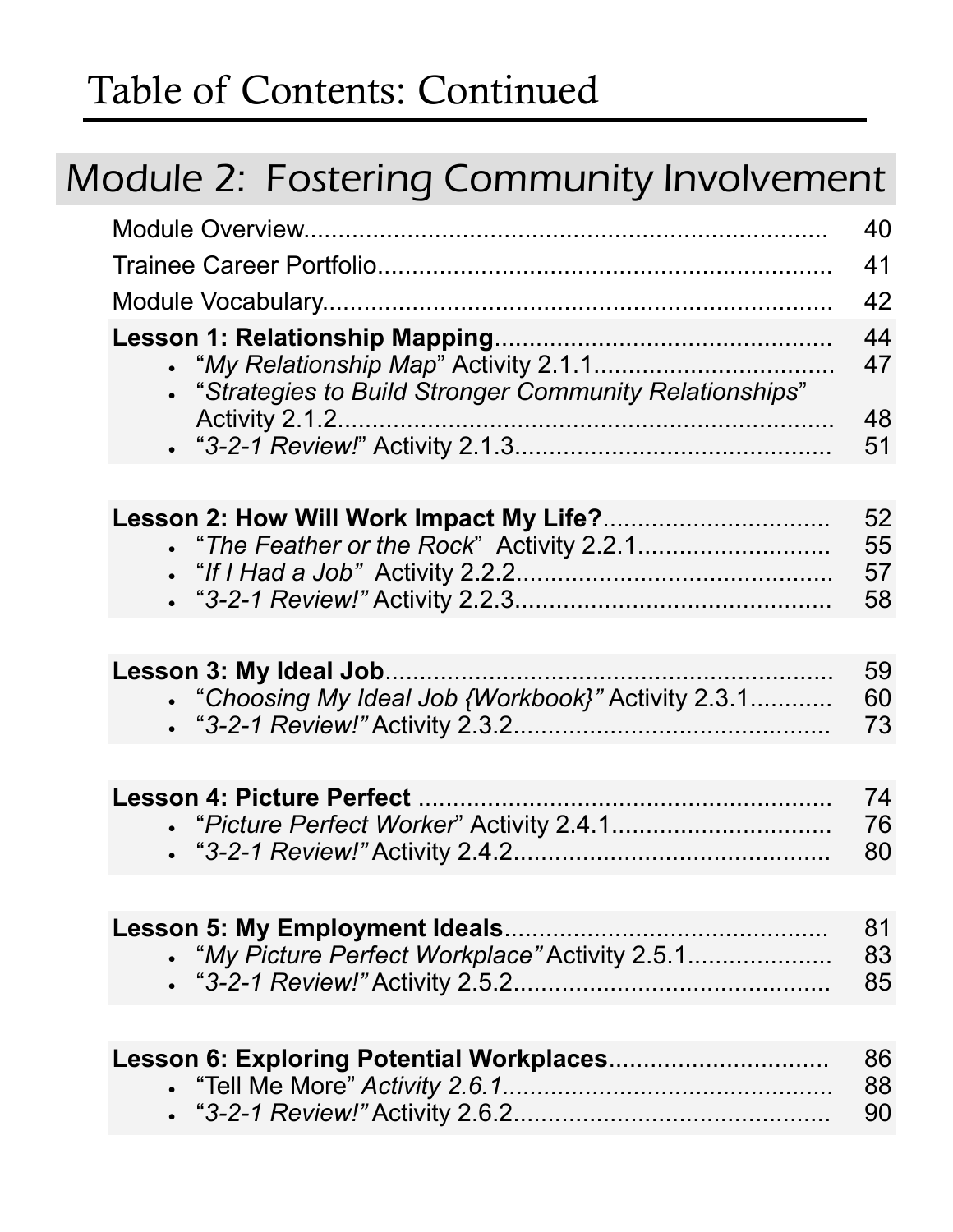#### Module 3: Understanding Employer Expectations

| - 93 |
|------|
|      |
|      |
|      |
|      |

| Lesson 3: Written and Unwritten Rules in the Workplace 107 |     |
|------------------------------------------------------------|-----|
|                                                            |     |
|                                                            |     |
|                                                            | 118 |

| • "Qualities of Excellent Communication" Activity 3.4.1 121 |  |
|-------------------------------------------------------------|--|
|                                                             |  |
|                                                             |  |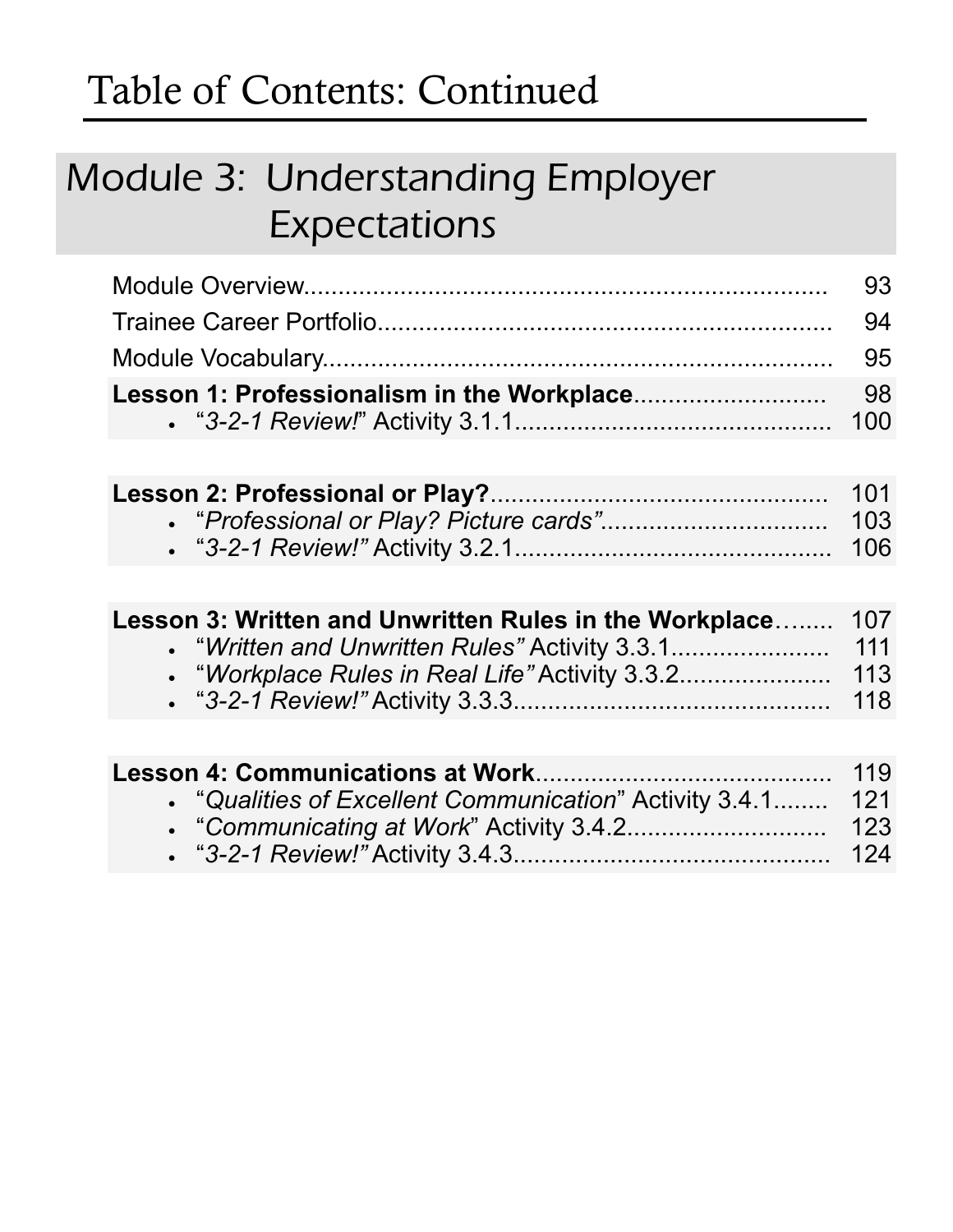# Module 4: Entering the Workplace

|                                                     | 127 |
|-----------------------------------------------------|-----|
|                                                     | 128 |
|                                                     | 129 |
| • "Dealing With My Concerns When I'm Starting a New | 134 |
|                                                     | 137 |
|                                                     | 139 |
|                                                     |     |
|                                                     | 140 |
| • "Personal vs. Work-Related Skills" Activity 4.2.1 | 144 |
| • "My 30 Second Commercial" Activity 4.2.2          | 145 |
|                                                     | 146 |
|                                                     | 147 |
|                                                     |     |

| Lesson 3: What Does My Employer Expect of Me? | 148 |
|-----------------------------------------------|-----|
|                                               | 151 |
|                                               | 152 |
|                                               | 153 |

|                                              | 154 |
|----------------------------------------------|-----|
|                                              | 158 |
| . "Resources to Help Me Find Available Jobs" |     |
|                                              | 159 |
|                                              | 164 |

| 165 |
|-----|
| 169 |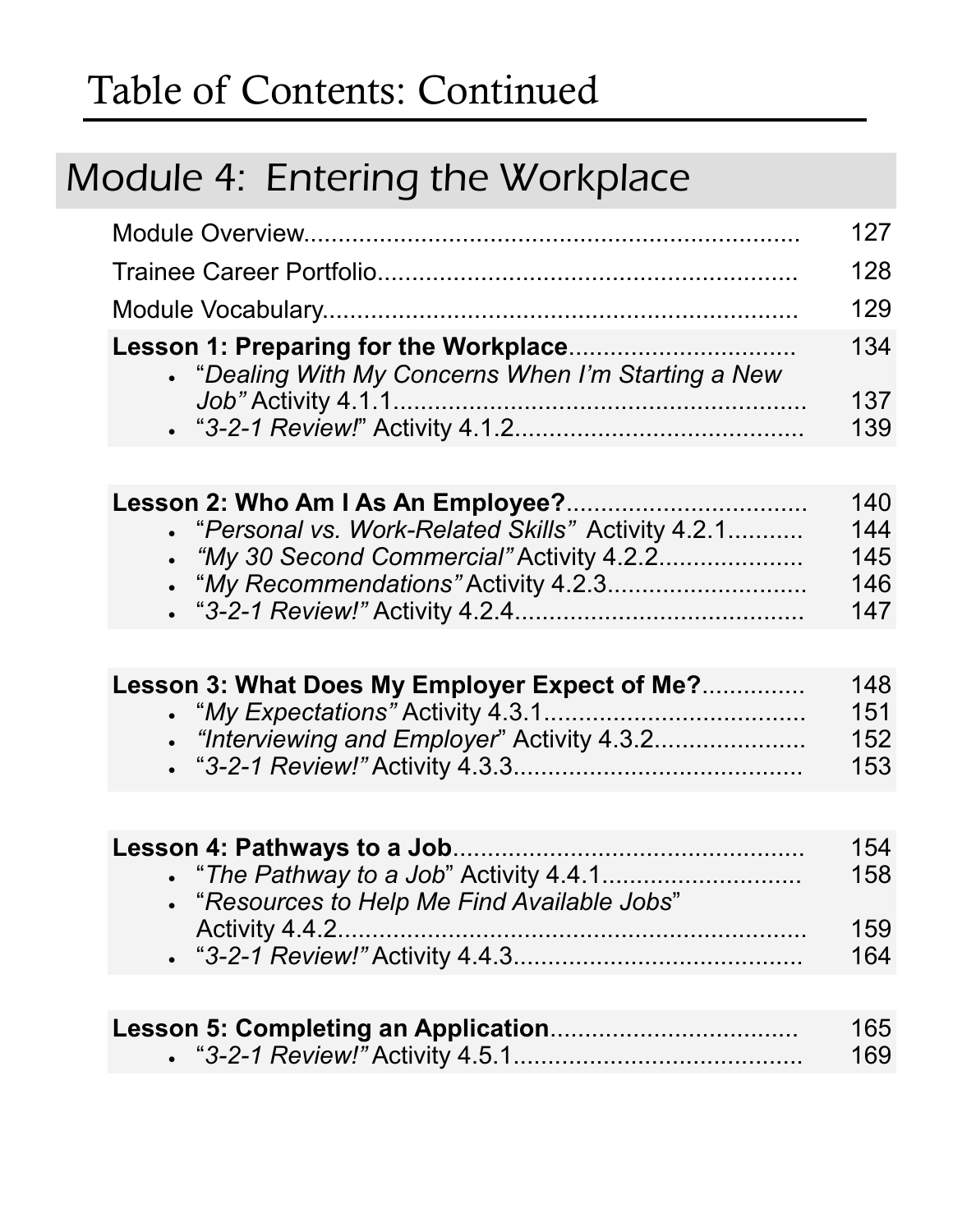#### Module 4: Entering the Workplace (cont.)

| Lesson 6: Resume and Cover Letter Writing              | 170 |
|--------------------------------------------------------|-----|
| • "Creating My First Impression" Activity 4.6.1        | 174 |
| • "What Does a Cover Letter Look Like?" Activity 4.6.2 | 176 |
|                                                        | 177 |
|                                                        |     |

|                                                        | 178 |
|--------------------------------------------------------|-----|
| • "My Interview: Before, During, After" Activity 4.7.1 | 182 |
|                                                        | 183 |
| • "Interview Follow-Up: Writing a Thank-You Letter"    |     |
|                                                        | 185 |
|                                                        | 186 |

| 187 |
|-----|
| 191 |
| 193 |

| Lesson 9: Language and Paperwork of the Workplace | 194 |
|---------------------------------------------------|-----|
| • "Language of the Workplace" Activity 4.9.1      | 197 |
| • "Paperwork and Documents of the Workplace"      |     |
|                                                   | 199 |
|                                                   | 202 |

| Lesson 10: Community Resources for Success | 203  |
|--------------------------------------------|------|
|                                            | -205 |
|                                            | 210  |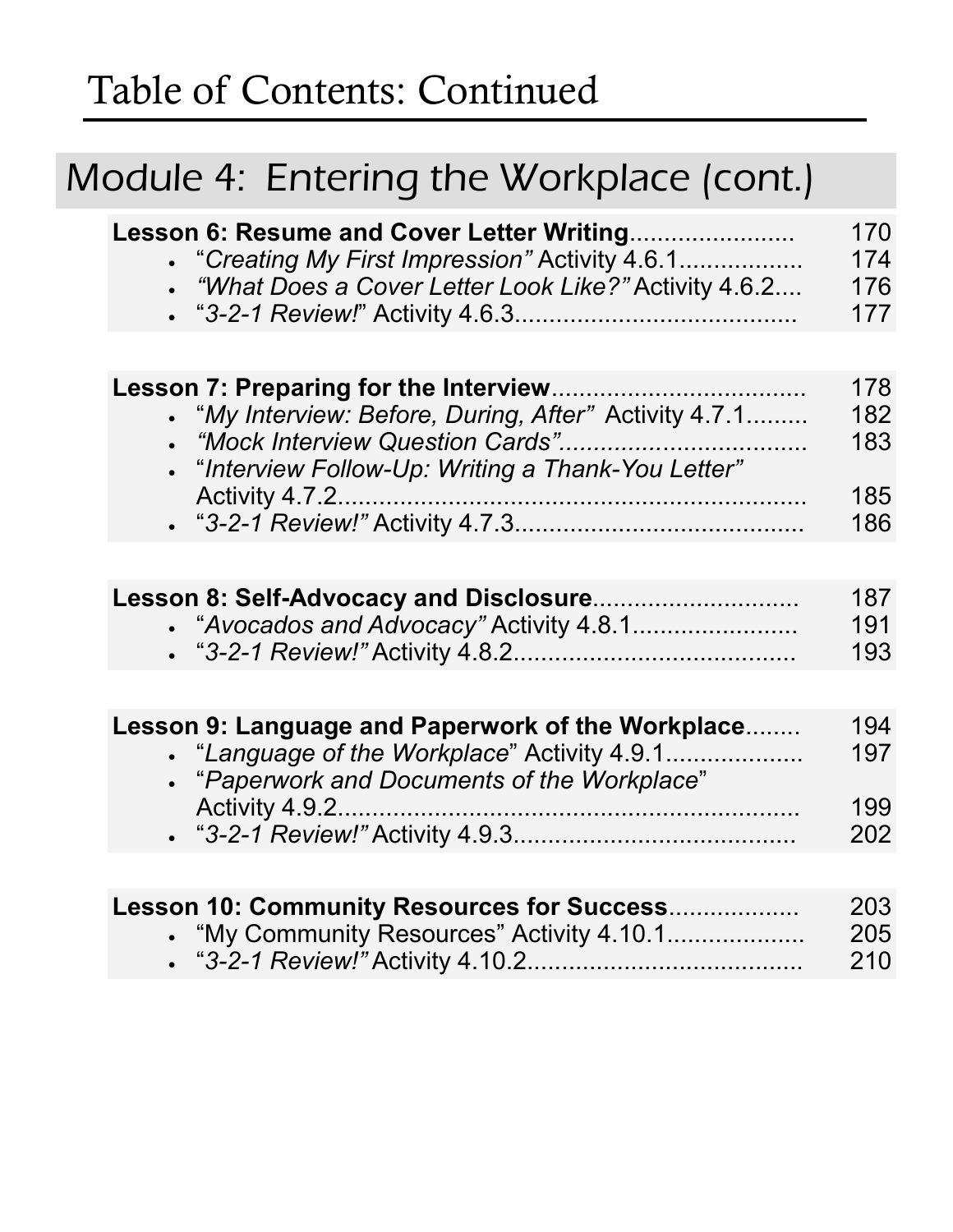#### Module 5: Learning the Job & Managing the First 30 Days

|                                                                                                                               | 212                      |
|-------------------------------------------------------------------------------------------------------------------------------|--------------------------|
|                                                                                                                               | 213                      |
|                                                                                                                               | 214                      |
|                                                                                                                               | 219                      |
| "Language Learning Style Strategies" Activity 5.1.2                                                                           | 226<br>233               |
|                                                                                                                               |                          |
| Lesson 2: Communicating at Work: Who to Ask for Help<br>• "Coworker vs. Supervisor" Activity 5.2.1                            | 234<br>236<br>238        |
|                                                                                                                               |                          |
| Lesson 3: Communicating at Work: Active Listening<br>"Becoming an Active Listener" Activity 5.3.1                             | 239<br>242<br>245        |
|                                                                                                                               |                          |
| Lesson 4: Communicating at Work: Problem Solving                                                                              | 246<br>248<br>249<br>250 |
| <b>Lesson 5: Developing and Maintaining Work Relationships</b><br>• "Helpful Hints for Talking With Coworkers" Activity 5.5.1 | 251<br>253<br>256        |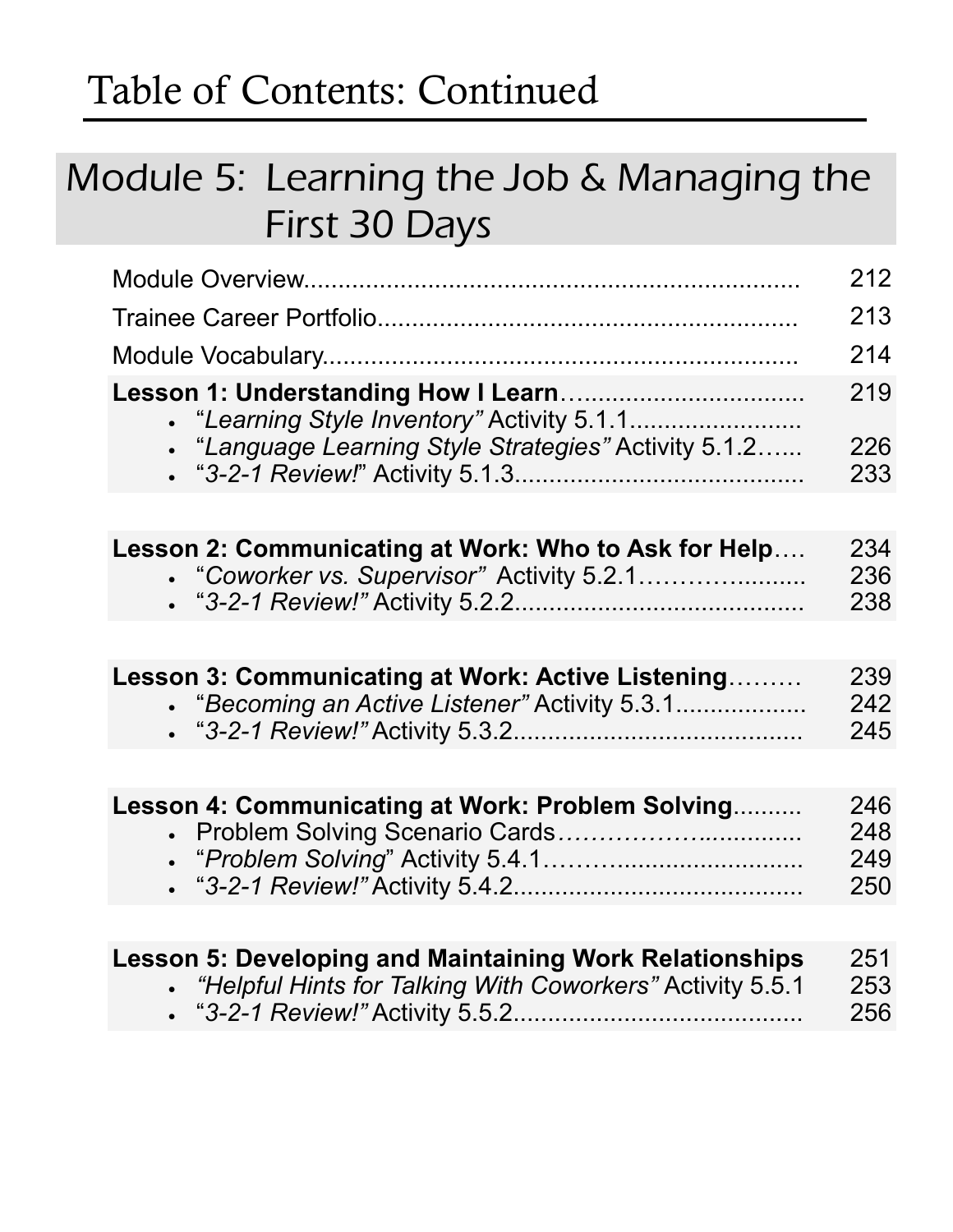#### Module 5: Learning the Job & Managing the First 30 Days (cont.)

| Lesson 6: Customer Service Skills: Communicating Face<br>to Face.<br>• "Providing A+ Customer Service" Activity 5.6.1              | 257<br>260<br>262 |
|------------------------------------------------------------------------------------------------------------------------------------|-------------------|
|                                                                                                                                    |                   |
| Lesson 7: Customer Service Skills: Telephone Etiquette<br>• "Communicating With Customers Over the Phone"                          | 263               |
|                                                                                                                                    | 265<br>267        |
|                                                                                                                                    |                   |
|                                                                                                                                    | 268<br>270<br>271 |
|                                                                                                                                    |                   |
| <b>Lesson 9: Preparing for Emergencies and Unexpected</b><br><b>Events</b>                                                         |                   |
|                                                                                                                                    | 274<br>275        |
|                                                                                                                                    |                   |
| <b>Lesson 10: Safety in the Workplace</b>                                                                                          | 276<br>278        |
|                                                                                                                                    |                   |
| <b>Lesson 11: My Rights and Responsibilities in</b><br>the Workplace                                                               | 279               |
| "Rights and Responsibilities as a Worker"<br><b>Activity 5.11.1.</b><br>"Just Another Day on the Job" Activity 5.11.2<br>$\bullet$ | 282<br>283        |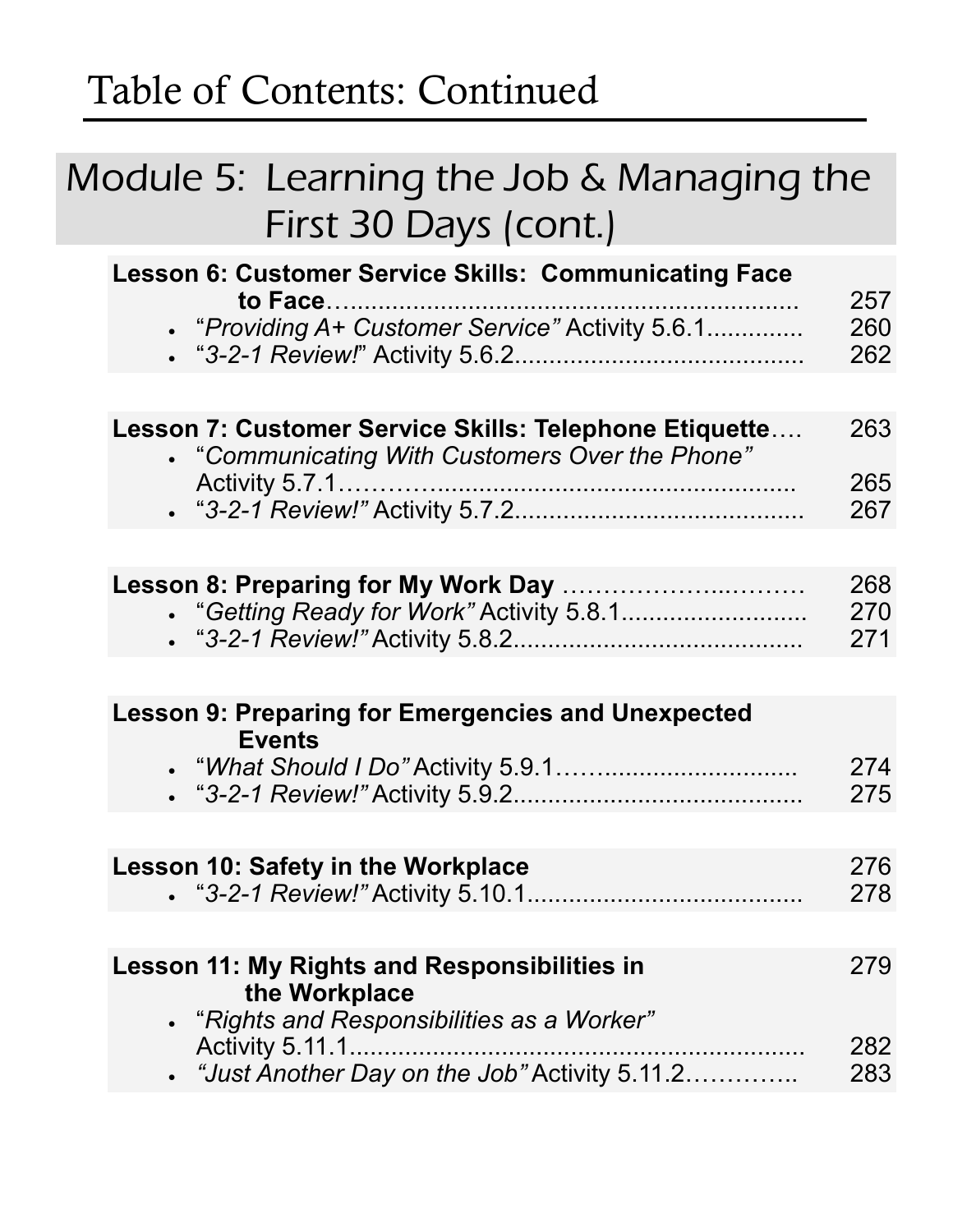#### Module 6: Professional Behavior for Long Term Success

|                                                                                                                                                        | 293                      |
|--------------------------------------------------------------------------------------------------------------------------------------------------------|--------------------------|
|                                                                                                                                                        | 294                      |
|                                                                                                                                                        | 295                      |
|                                                                                                                                                        | 298<br>300<br>301        |
|                                                                                                                                                        |                          |
|                                                                                                                                                        | 302<br>304<br>305        |
|                                                                                                                                                        |                          |
| Lesson 3: Giving and Receiving Feedback                                                                                                                | 306<br>311<br>312        |
|                                                                                                                                                        |                          |
| Lesson 4: Time Management<br>• "How Do I Spend My Time" Activity 6.4.1<br>"Creating My Weekly Schedule" Activity 6.4.2                                 | 313<br>317<br>318<br>320 |
|                                                                                                                                                        |                          |
| <b>Lesson 5: Decision-Making Skills</b><br>• "Seven Steps to Great Decision-Making" Activity 6.5.1                                                     | 321<br>323<br>326        |
| <b>Lesson 6: Effective Communication</b><br><i>"Tips to Being Assertive"</i> Activity 6.6.1<br>.<br>"Passive, Aggressive, or Assertive" Activity 6.6.2 | 327<br>329<br>330<br>332 |